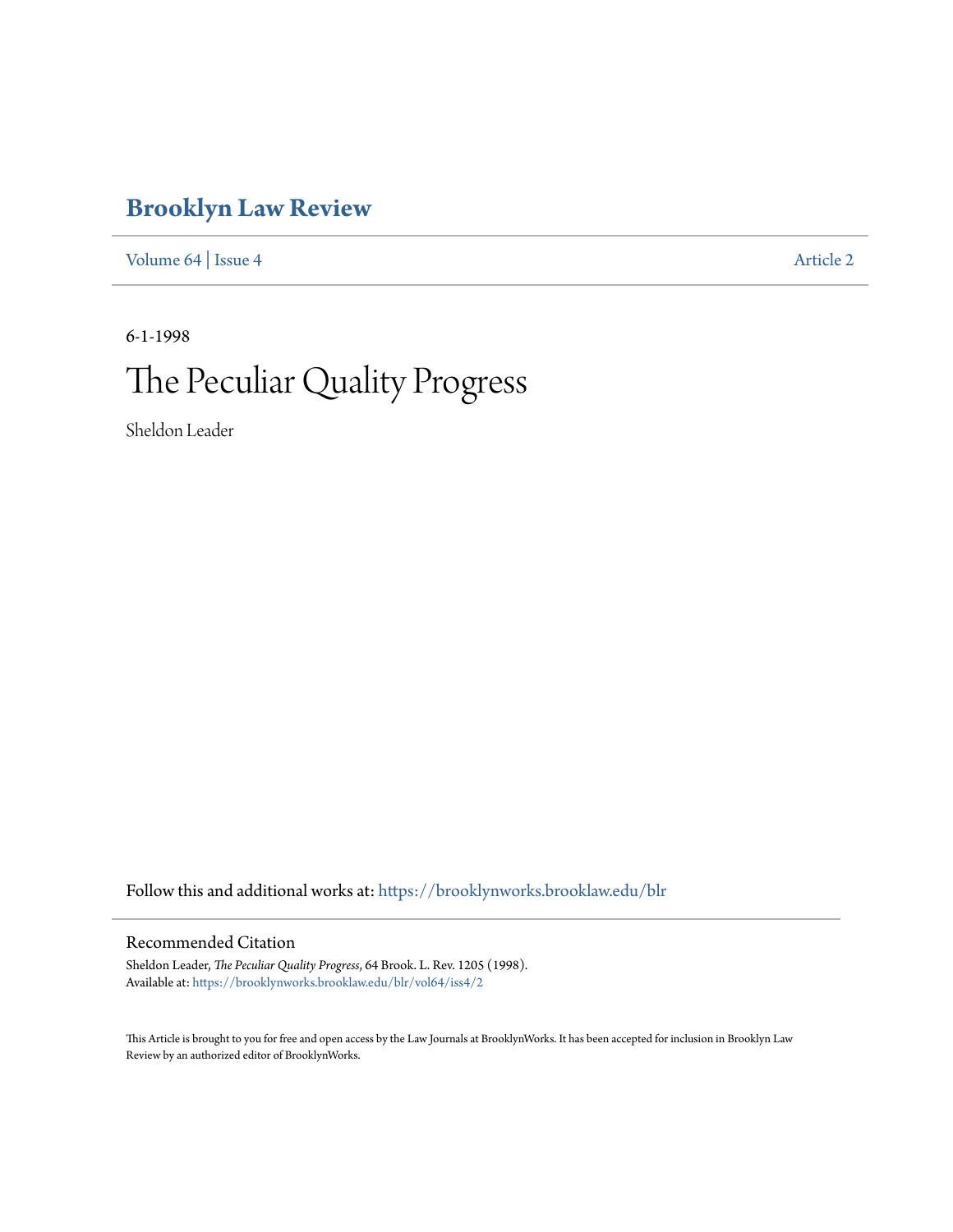# THE PECULIAR QUALITY OF PROGRESS\*

### *Sheldon Leader'*

### **INTRODUCTION**

It has been said that we stand on the brink of several centuries of change so fundamental that we have as little idea of how we will lead our social and political lives in the future as would someone at the end of the Middle Ages asking what was to come two centuries later. Standing here at the entrance, something already exists to make us uncomfortable: the demand to change seems to have run beyond the ring of values which commonly surrounds the actors who impose it, as well as those who resist it. Instead, we have stepped into a confusing area in which radical change in aspects of our lives is called for without there being in place a radical social project: a project that would show all of those affected exactly why they should follow along. There is a collective will to maintain progress, but it is set against the backdrop of a loss of faith in such progress. We pursue change, more remorselessly than ever. However, we have lost the tools with which one can recommend any given modification of the way things are done which begins in some local area, such as the workplace, as healthy for society at large or, less ambitiously, even for the whole of those directly involved in the institution making the changes.

The lack of an overall social aim is certainly thought by some to be a good thing. It seems to be what a free society offers. Such advocates would side with thinkers like Isaiah Berlin in arguing that a society's quality lies precisely in the refusal to see ultimate values as fitting into a grand, orderly pattern.1 However, before pronouncing so clearly for or

<sup>© 1998</sup> Sheldon Leader. All Rights Reserved.

<sup>&</sup>lt;sup>t</sup> Professor of Law, University of Essex. Delivered initially to the doctoral seminar, University of Paris-X. Thanks to Professor Antoine Lyon-Caen and his students from that institution for a useful discussion of themes developed herein.

*<sup>&#</sup>x27;* See **ISAIAH** BERLIN, TWO CONCEPTS OF LIBERTY (1958) (inaugural lecture delivered before the University of Oxford, Oct. 31, 1958).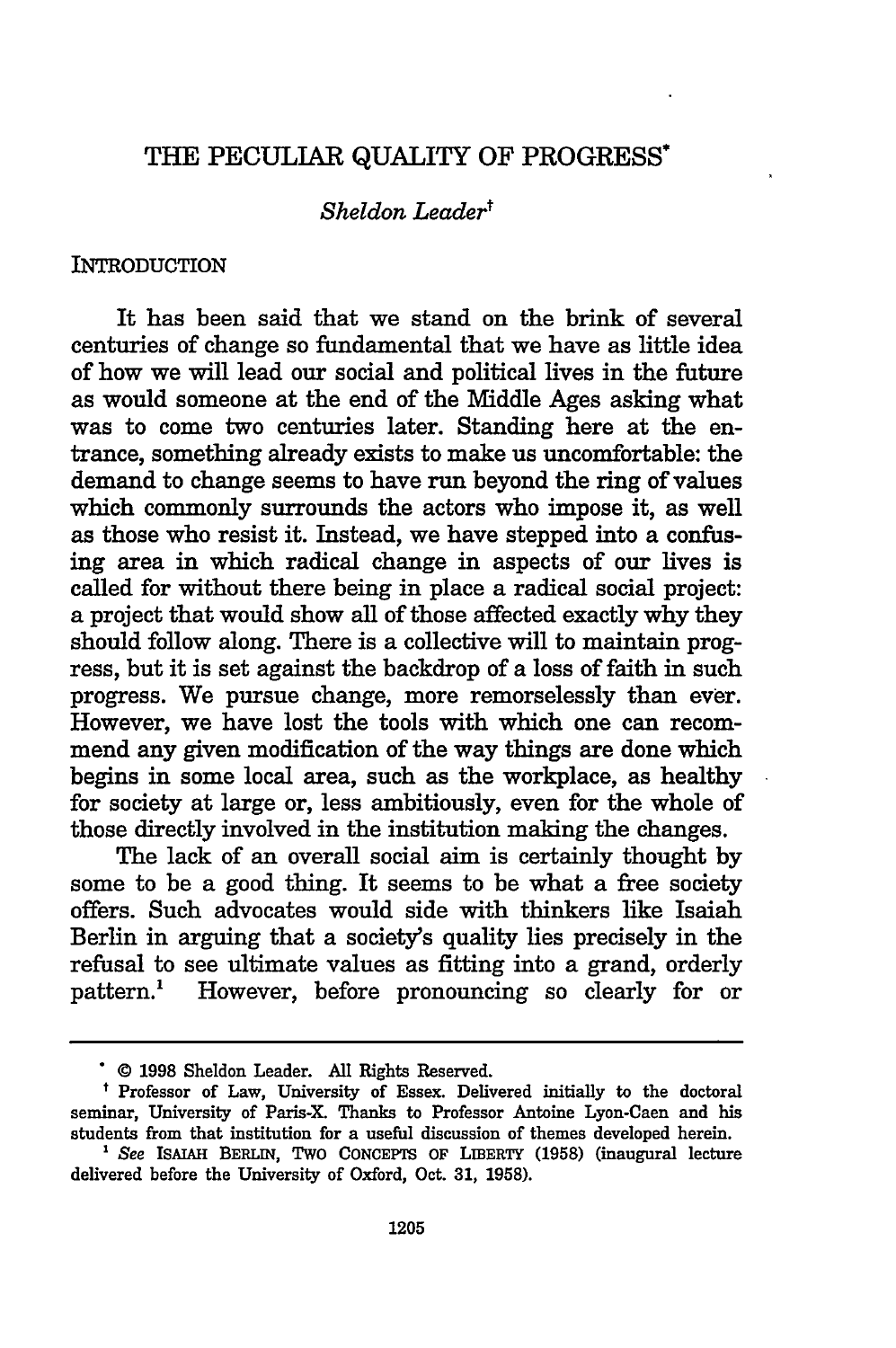against this state of affairs, it is worth looking more closely into it. In fact, the absence of a social project has not meant that the value of liberty has won out over social engineering, but that a distinct form of regulating principle which no advocate of fundamental values really wants has come to dominate.

# I. THE CLASSICAL DEBATES

We can see this when we observe how debates addressing changes in conditions of working life are out of touch with the way we actually deal with them. Different advocates will favor different changes as 'progressive' in light of the cluster of fundamental values claimed to be advanced. The dispute carries on in well-known terms, involving questions about how far any given change in access to work, level of pay, etc. will further equality; how far equality should be pursued at the expense of the right of the employer to run his/her establishment as he/she sees fit; or how much one sort of equal treatment for workers-based on marketable skills-should give way to another-based on gender needs. The most important aspect of this 'official' form of debate is that all sides want to avoid going down a path at the end of which lies a society not worth having, a society that has sacrificed too much liberty, or one that has done the same to equality. No one believes in something called the virtue of change per se: all link change to some animating set of values.

This is seen most clearly in the seminal work by Robert Nisbet on the history of the idea of progress. For some, he writes, individual freedom from external constraint has been seen as the "criterion and ultimate objective" of progress, while for others (reaching earlier into the history of thinking about the issue), it was individual improvement via identification with, and the shaping power of, the community that provided such a defining criterion. Each of these positions had a moral value as the defining quality of change that was to be allowed and furthered: "progress as freedom" or "progress as power."2 The same could be said for those who locate the virtues of change in values of achieving greater equality.

<sup>2</sup>*See* ROBERT NISBET, HISTORY OF THE IDEA OF PROGRESS **179-296 (1980).**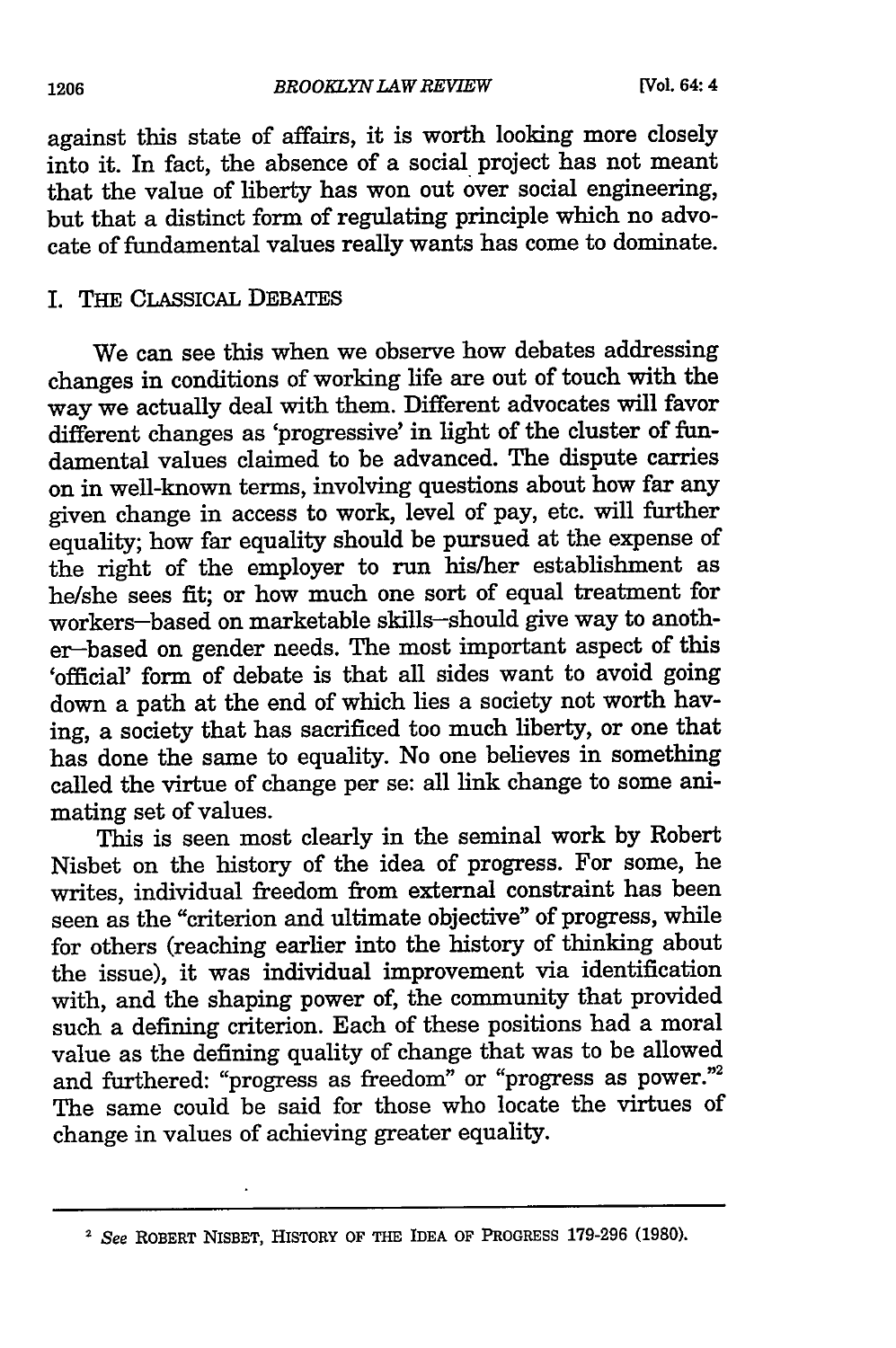#### II. THE NEW TERRAIN

Another view has quietly grown up in the shadow of this longstanding debate, and in practice has begun to displace it even as the same rhetorical battles continue. Social change is now said by some to call for a sacrifice of rights even when there is no particular moral value served at all. Instead, many of the objectives behind such change are themselves morally neutral: we simply register them as objectives of an enterprise or of the state, see if they are not independently illegal, and see if they can be imposed with the least amount of damage done to the values that we started out wanting to protect. In this, an inversion has taken place. Whereas those promoting liberty or equality measure progress by the steps a change takes toward the vindication of the value they consider to be fundamental, this political and legal reasoning promotes these values as side constraints on the bringing about of progress. That is, there is a prima facie claim in favor of one or more of the values, but they must ultimately yield if the imperative of change is strong enough. What *counts* as progress, in this second approach, changes in the process: it is no longer defined in its content by any values. It is instead surrounded by values as a provisional but vulnerable ring of protection.

Consider, as an illustration, the way in which the right to equal treatment is sacrificed to the imperatives of change in the law of sex and race discrimination in the workplace. As is well known, while legislation forbids indirect discrimination, it also allows such discrimination to occur by way of an openended proviso. This proviso permits the employer to justify disparate treatment for reasons other than the sex (or race) of the individual.' Similarly, while employees are given the right to equal pay for equal work, that right may be overridden when the employer can show a "material difference" between the situations being compared.<sup>4</sup>

*<sup>&#</sup>x27; See* Sex Discrimination Act, 1975, ch. 65, § 1 (b)(ii) (Eng.), *available in* LEXIS, Enggen Library, Statis File; cf. Race Relations Act, 1976, ch. 74, § 1 (Eng.), *available in* LEXIS, Enggen Library, Statis File.

**<sup>&#</sup>x27;** *See* Equal Pay Act, 1970, ch. 41, § 1(3) (Eng.), *available in* Enggen Library, Statis File.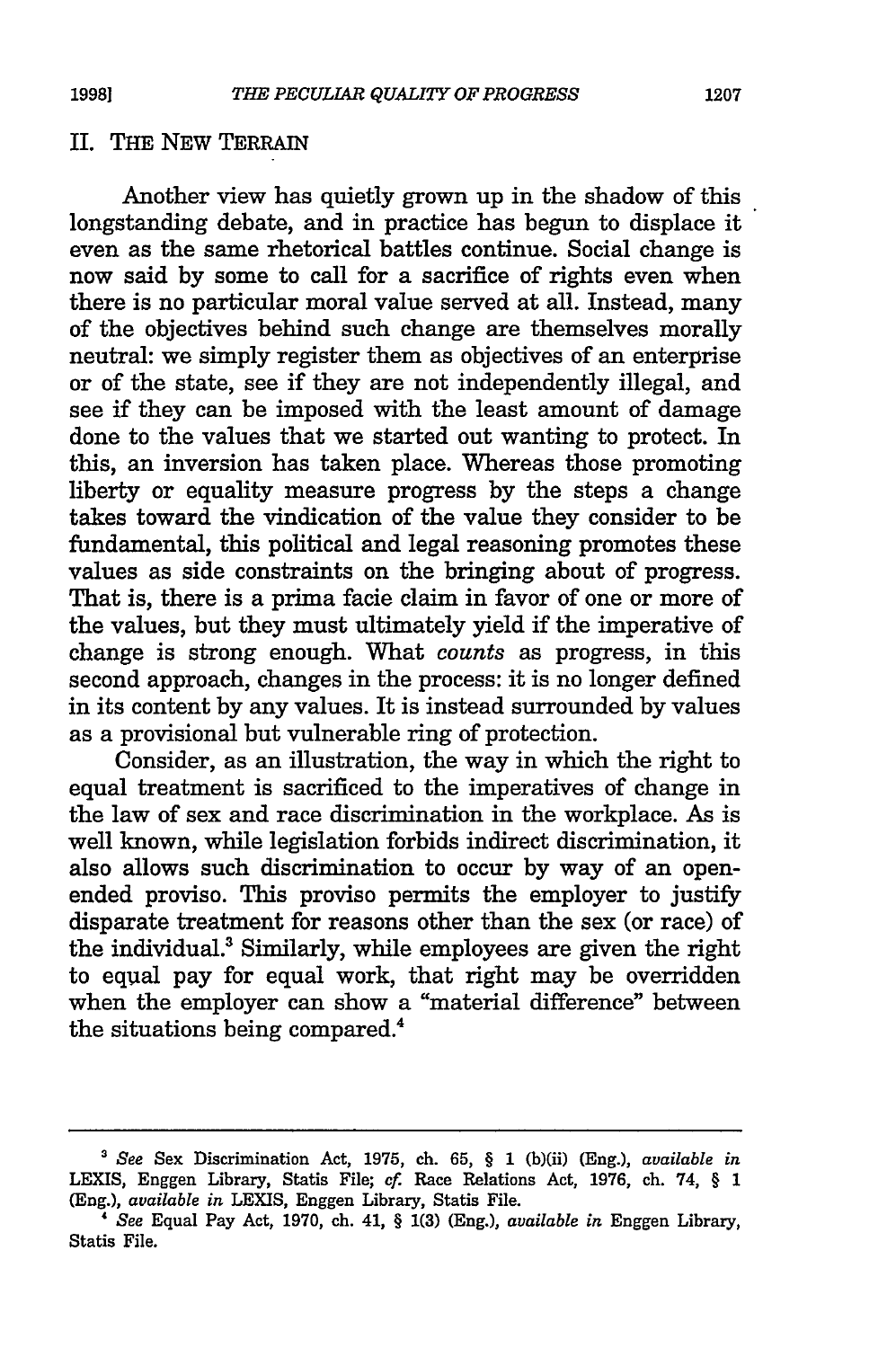Clearly, these expressions are at the very least meant to recognize differences in men's and women's possession of skills or qualifications for a given job: differences which would justify differences in treatment and pay, despite the differences in their sexes. However, the courts have gone further in their interpretation of the provisions: they have allowed employers wide latitude, upholding a variety of disparate reasons for introducing or altering practices of pay or job allocation with discriminatory effects. So long as a given enterprise can provide a justification for its actions based on a very open-ended and general notion based on the requirements for its functioning as an organization, or what is sometimes called business necessity, it can proceed. The result is that the futures of employees can be affected in precisely the way that gender discrimination law sets out initially to prevent: an apparently neutral change in organization which involves, for example, dismissing part-time employees before full-time ones can and does have far greater impact on largely female portions of the workforce-who make up the bulk of part-time workers-than it does on males.<sup>5</sup>

This is a well-known part of the law. However, look at it from the angle we have been considering. Why exactly does the introduction of these justifications for organizational changes which affect basic rights manifest a sort of concern for progress which is different from the classical views? In the conceptions of progress described by Nisbet, we have seen that a *change* is not worth pursuing if it involves sacrificing the values which define it as progressive; whereas on the view implicit in modern law, a *value* is not worth pursuing if it involves sacrificing the change which is wanted. It is this latter perspective that allows the right to equal treatment to be overridden in the statutes by an open list of reasons, operating under the rubric of business necessity, each serving the goal of organizational change per se, and each opening up the prospect that the change can be purchased by way of downgrading the right that the law starts by recognizing. Equality is not simply traded

**<sup>&#</sup>x27;** The full picture is more complex, but not in a way that should affect the central argument here. For a review of the law in the United Kingdom, see the chapters on reorganization in S. **ANDERMAN,** LABOUR LAW (3d Ed. 1998). For United States law, see MARK A. ROThSTEIN **ET AL.,** EMPLOYMENT LAW § **3** (1994).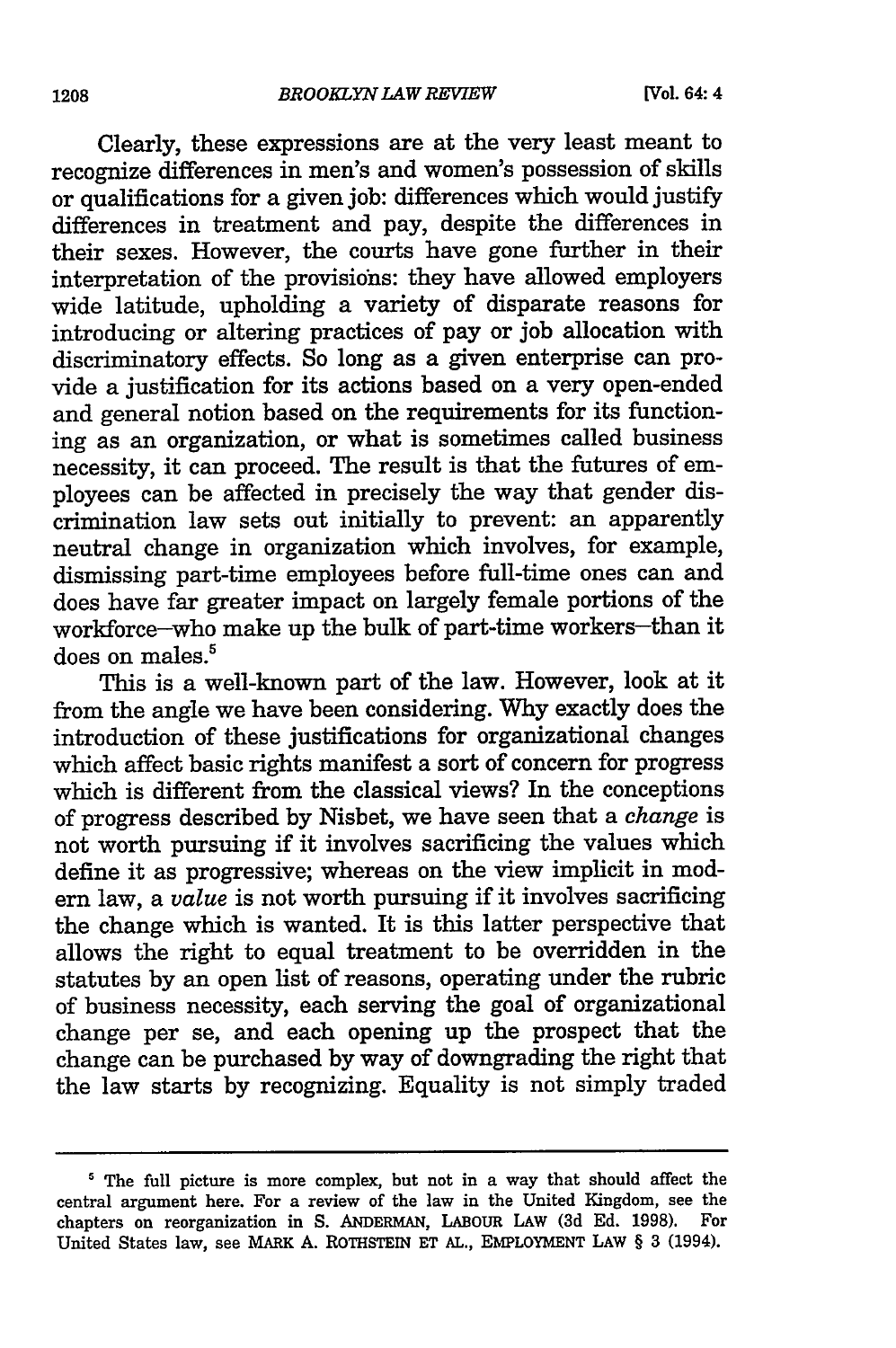against liberty, or one species of equality is not traded against another. All of these values have instead become exchangeable against a wide range of morally neutral objectives, all of which define in very different ways what progress is now all about. This makes vulnerable the moral and political values of equality and of liberty in a way that none of the parties to the classical debate would have found acceptable.

The basic right to liberty is as much at stake here as is the right to equality. The power to discriminate along gender lines that is allowed to the employer, for example, is not recognized as flowing from his/her basic right to the free disposal of property in the enterprise. Instead, it is permitted only on condition that the exercise of such power passes through the filter of the courts. These courts see themselves as charged to make sure that the change sought is not independently illegal, that it falls within the global class of permissible objectives, and is implemented in a way that provokes the least amount of damage to the employee's interests.' The employer, in other words, is not allowed to invoke his/her right to *autonomy* in the control of his/her affairs. Instead, the employer must give positive reasons for imposing the inequality in each and every case, showing that he/she is furthering an interest of the enterprise in some palpable way.

Improvement may have come, but at a price that the participants in debates about progress whom Nisbet portrays would consider not worth paying. However better off individuals may be-richer or in other ways happier-it is no accident that where these balances are allowed the result is a society that sacrifices *both* equality and liberty, rather than promoting one of these values at the expense of the other. This shift contributes in its own way to the fragmentary and confused picture of progress which confronts us: it does not just add some fresh values alongside the ones we are used to; it transforms the whole position values occupy in our appreciation of what counts as a beneficial change.

These developments concern the private sector of the economy as much as the public sector. This approach by discrimination law to the relationship between values and change

<sup>6</sup>*See* Bilka-Kaufhaus GmbH v. Weber von Hartz, 2 C.M.L.R. **701 (1986) (UM.).**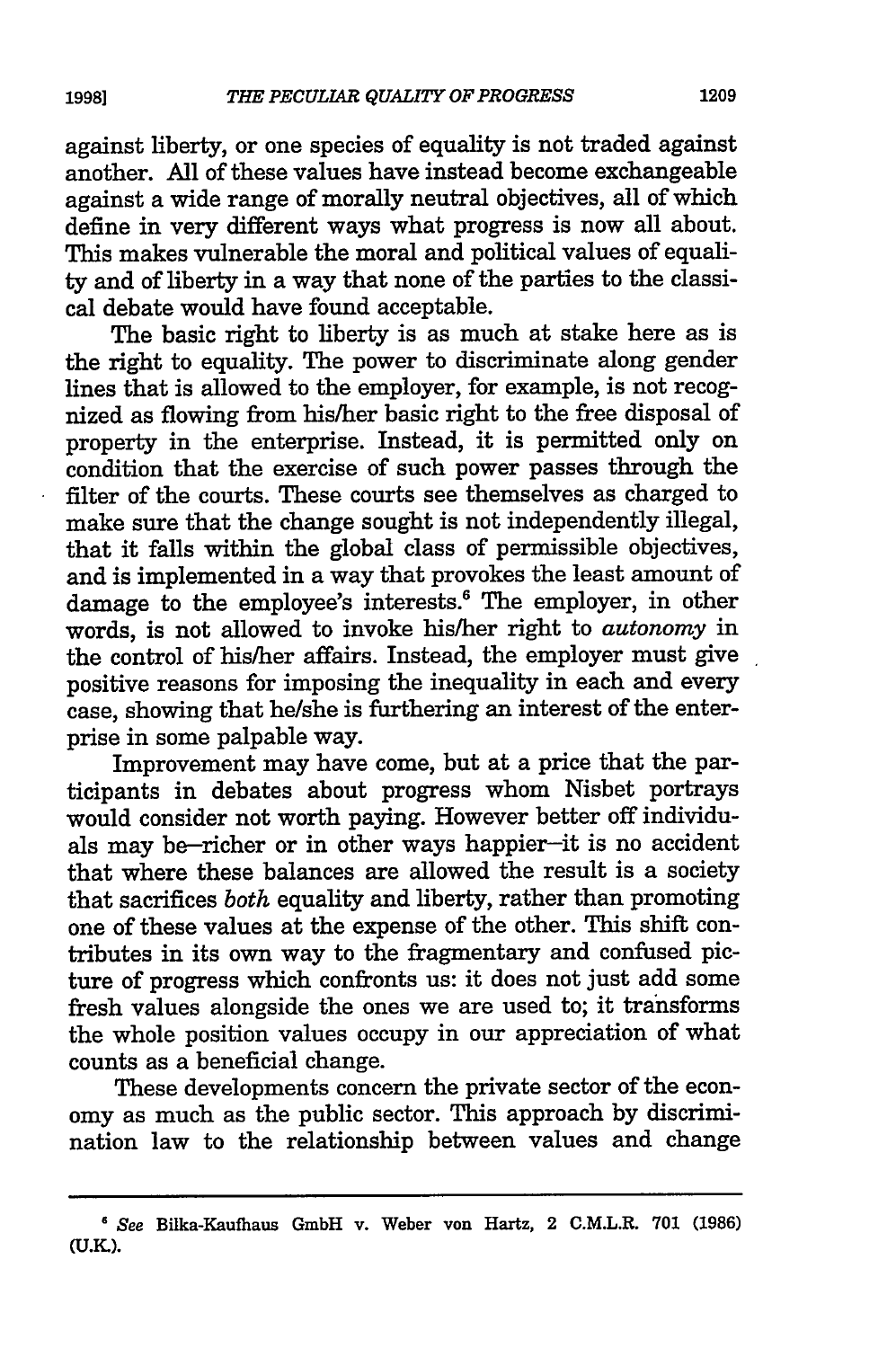covers both domains. We might say that the law is guiding us gradually away from the broad belief in a two-world polity, in which public values of justice are not allowed to penetrate the private sector, and in its place we are beginning to substitute a polity that defers to change. We look for its benefits first and then hope that its impact on values will not be too serious: values that we are ready to cede once the imperative for change is strong enough. In short, we are slowly leaving the charms of the public/private distinction behind and turning to those of an innovating polity, for which we are once again tempted to write blank checks.

Of course, we cannot stop, and should not stop, much structural change. So what, if anything, should we do? We can explore some of the possibilities, probing further into what is involved in overriding a claim to equal treatment by appeal to this open-ended conception of progress so as to see what an alternative might look like.

# III. EXCLUSIONS AND INEQUALITIES IN POLITICAL THEORY AND LAW

Refer back to the provisos in discrimination law which allow an enterprise to override claims against gender discrimination upon a showing that it needs to adopt a practice for the sake of its functional requirements. In many countries, these needs of the enterprise can serve as a complete defense, permitting unequal treatment with no compensation due for a claim of discrimination. The law achieves a result which, from the point of view of principle, is curious. We are used to justifying inequalities in a very different manner, and it is worth briefly reminding the reader of this more orthodox approach so as to throw into relief the challenge created by this important part of our recent political and legal culture.

Political theories of equality usually contain an explicit or implicit addendum, which is a theory of justified inequalities. The latter is normally identified in stages. The first stage involves determining just what are the characteristics people have which call for the same treatment: If, for example, we take skill and level of responsibility taken on at work as the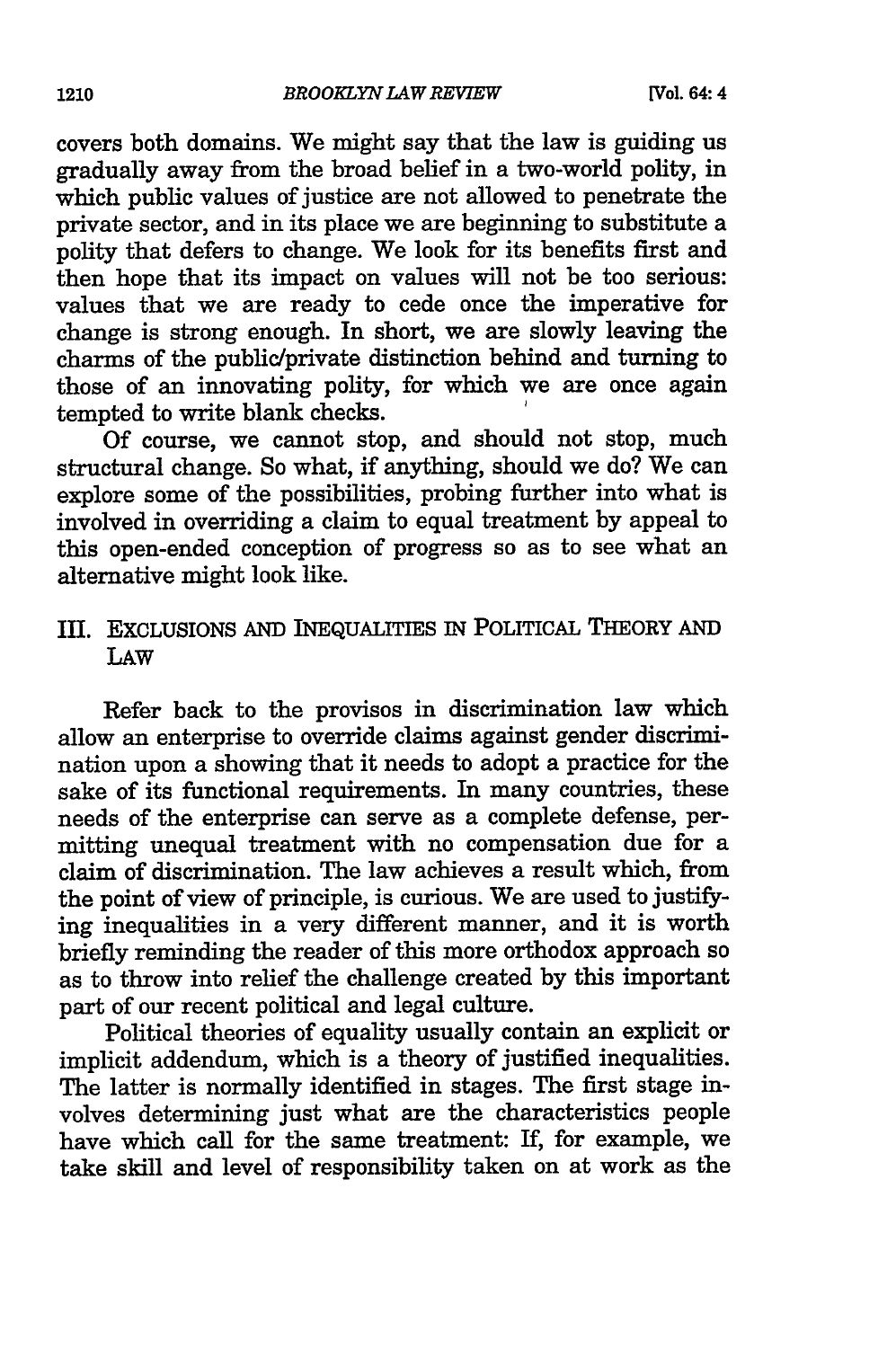criterion, $7$  then if X has the same skill and level of responsibility as Y, she is entitled to the same reward. At the second stage, we can identify legitimate inequalities: these are what we can call the *mirror image* of the legitimate equalities. That is, the criteria for appropriate inequalities are a reflection of the criteria for legitimate equalities. If Z is less skilled and responsible than either of her two colleagues, then it follows from the initial criterion of reward that she is not entitled to the same wage. Some characteristics are ruled out as the basis for different treatment, such as X being of one sex and Z of another, but that alone would not be enough to justify closing the gap between the pay of the two-if they have different degrees of skill and of demanding work, they continue to deserve different pay. The legitimate demands of the job generate an understanding of what is relevant and what is irrelevant in giving rewards, and the two thereby complement one another.

Finally, standing behind and guiding the whole selection of relevant characteristics singled out for the same and for different treatment is what could be called a principle of solidarity. It addresses itself to everyone differently treated along some dimension, and similarly treated along other dimensions, telling them that from the point of view of *each and every one* of them, this is the reasonable solution to be had. This is what John Rawls has in mind when he says that a particular distribution of something is legitimate when it works out to "everyone's" advantage. He does not mean that everyone is better off after a distribution than he is before it, since the best-off will not be: they must give up something in favor of those worst-off.8 Instead, he claims that everyone finds themselves in the position of getting something that represents the most reasonable adjustment of their interests against everyone else's, once all are willing to accept an impartial way of distributing that thing. No single person is *sacrificed,* in the sense of the word that implies that they lose in the name of some independent goal which has not even a remote connection with that

**<sup>&</sup>quot;** Let us assume here that we do. The choice of appropriate criteria here is a separate matter of debate. **s** *See* **J.** RAWLS, A **THEORY OF JUSTICE (1971)** (index on the "difference princi-

pie").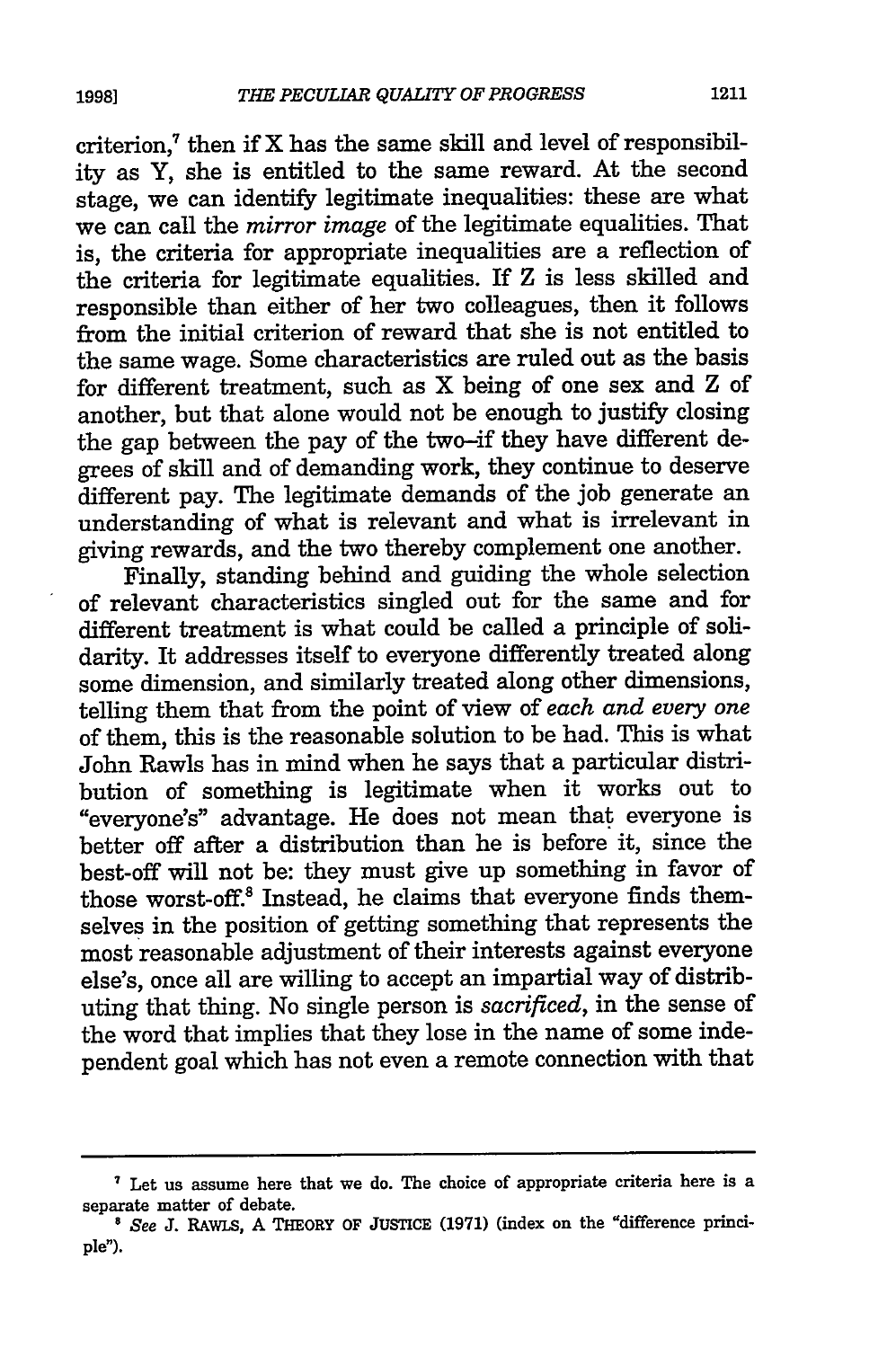person's interests. Instead, the justification runs between each and every person affected by the distribution, giving every one of them a reason to be committed to the success of the enterprise.

Now, the inequalities which the law permits in the examples we are considering violate this way of proceeding. They do not build up a picture of legitimately different treatment as a mirror image of treatment that has to be the same. Instead, the reasons for allowing X to be treated less well than Y have nothing to do with personal qualities that differ between them, and they are not remotely linked to the losing person's interests. Instead, even though  $X$  is the same as  $\overline{Y}$  in the relevant respect, such as having the same skill, X can still lose employment or keep it but be paid less, and Y will retain it and/or be paid more, for reasons that cut across these similarities and which neither can control: the fact that the enterprise is restructuring itself. It is here, for example, that we can locate the claim by a hospital to hire a man at a higher wage than it already pays a woman in its employ for work at an equivalent level of responsibility, the extra premium reflecting what the man is able to claim in the market place. The hospital claimed that he was the best candidate and that it needed to attract him in order to open a new prosthetic department. Once the hospital also showed that this particular premium was reasonably necessary and not just convenient for it to be able to recruit the best candidate, the court allowed this as a complete defense.<sup>9</sup>

When people are denied equal treatment at work in these circumstances, this is not the result of compromises among the interests of all concerned individuals, within the terms of the Rawlsian principle of solidarity. When the company is ultimately allowed to pay a woman less because of the need for structural change, then the loser's right to equal treatment is sacrificed to some objective which arbitrarily falls across her situation. No theory of democratic justice permits this way of discounting a person's interests in favor of a separate goal with which she has no on-going concern. That is what authoritarian and exploitative societies are all about. At the very least, on

*<sup>&#</sup>x27;* See, e.g., Rainey v. Greater Glasgow Health Bd., 2 C.M.L.R. **11** (H.L. **1987)** (U.K.); Enderby v. Frenchay Health Auth., 1 C.M.L.R. 8 (1993) (U.K.).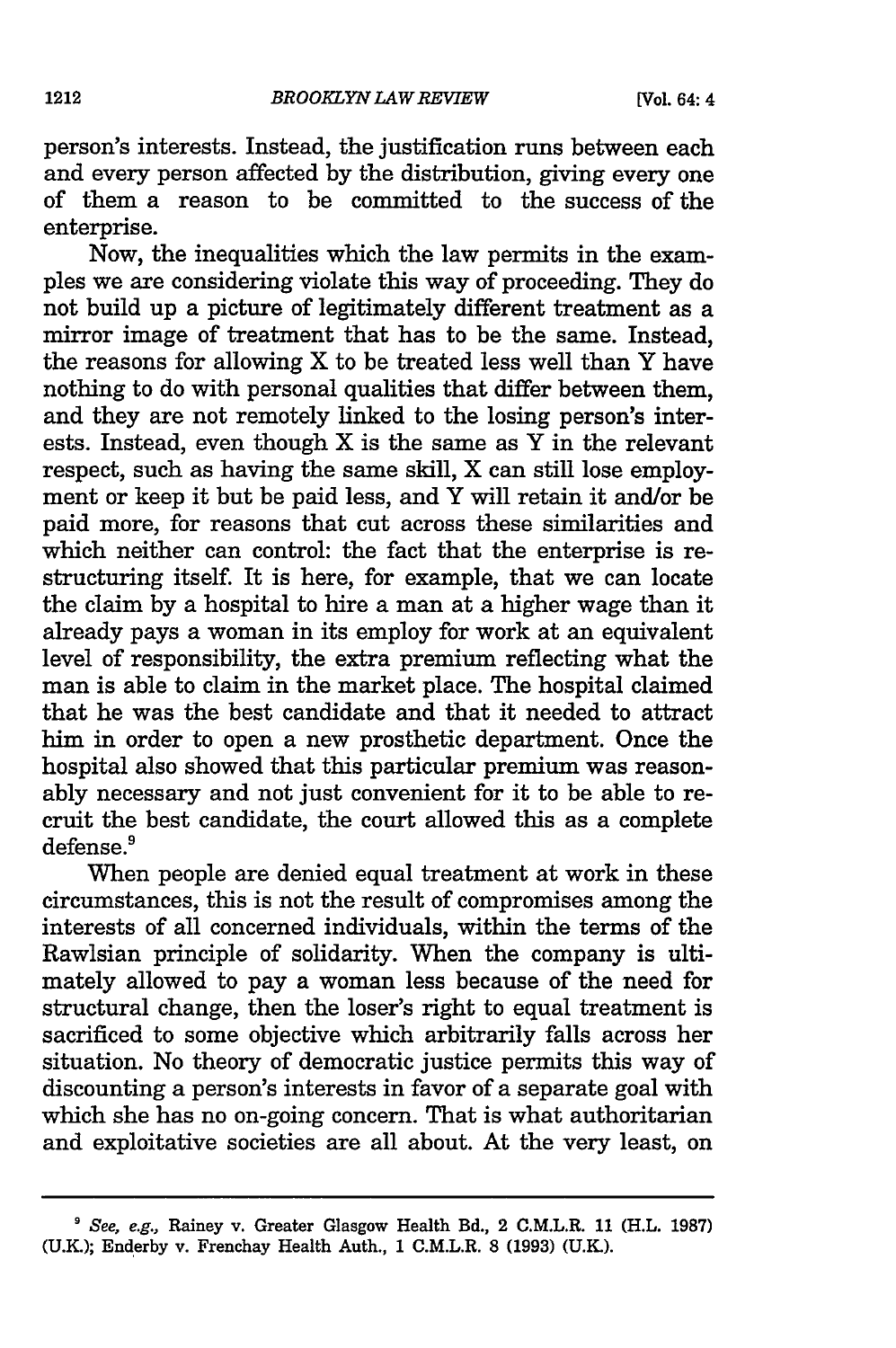any of our standard theories of justice-Rawls being a leading example-the female employee in the above example would be entitled to compensation for the wrong done, and assisted in the transition to another productive activity. We instead have a result in which the law's desire to allow structural change in the name of progress has outrun the values that were meant to tell us what progress is all about: progress is transformed into something that calls for the sacrifice of interests of large parts of the population, not their fair compromise and compensation.

#### IV. A RESPONSE

So we see, built into the heart of our laws searching for equal treatment, a principle which transforms that entitlement into something no principle of justice would accept. Yet, this has happened for understandable reasons: we cannot stand in the way of structural change. Does that mean that we have no choice but to accept this newer, more brutal, conception of progress? If we do, then we can look forward to deepening the gap described at the outset-between our will to progress and our faith in such progress. At the moment, societies are more prepared to compensate people for losing their homes in natural disasters than they are for losing the same homes in humanly imposed ones, such as changes in the enterprise with which they could not follow along. It is no answer to say the company is private: we saw that the law no longer isolates the private sector from the demands of equality. What, instead, isolates all sectors is a supine attitude to technical and structural change.

To overcome a supine attitude to change is not to block it. It is to assume responsibility for it. This must mean that we must reinstate a role for Rawls' principle of solidarity when coping with the effects of innovation. If the enterprise is not able--on a clear demonstration-to help someone to adjust to changes it imposes, and that it hasn't the resources to compensate them, then it is the duty of society at large to fill the gap. The polity does people a wrong when it trades their rights against the objectives of productive innovation, however socially beneficial that innovation may be. It also does people a wrong when it forces them to choose between an inferior set of rights surrounding a resource, such as work, or not having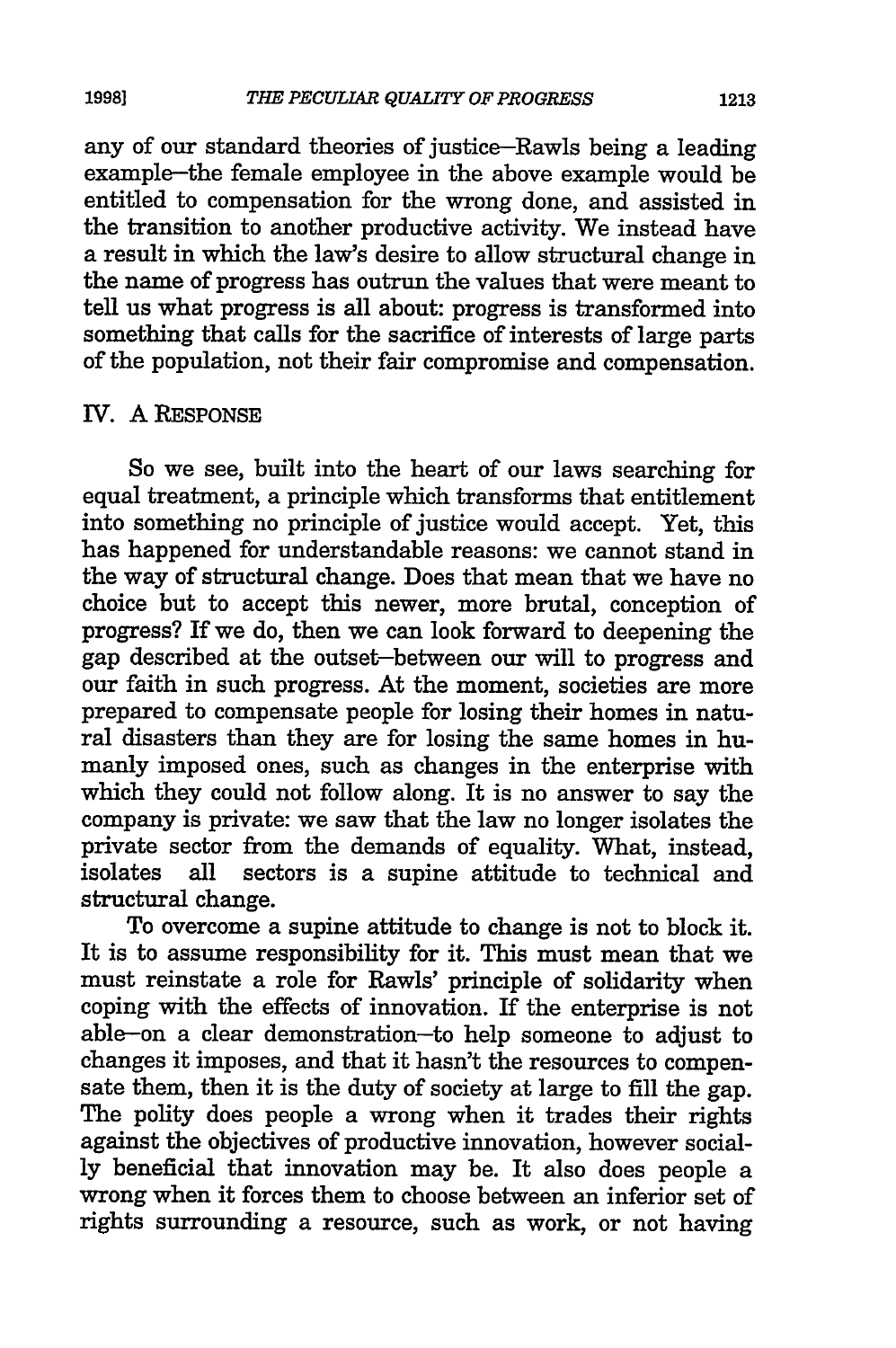that resource at all. It caps this all with a false set of options for society at large: either to resign itself to the stasis of social justice or to embrace the job and wealth-creating possibilities of a conception of progress that breaks free of any such constraint.

The reason this is a false choice is that the polity is in a position to divide responsibility for the promotion and regulation of change. Some responsibility devolves onto the enterprises aiming to progress, and some devolves onto society at large when enterprises show that they cannot do enough. This is quite distinct from society's obligations towards the less welloff arising from welfare considerations. Compensation to the victims of change and guarantees of minimal resources in the population are distinct responses to distinct demands of social justice.

Concretely, the resources for meeting the former might come from tax on enterprises, or, if these cannot fit the requirements, from funds provided by general taxation. Of course, the state, on behalf of the tax-paying public, will rightly claim that it has finite resources, and that such supplementing efforts are expensive. However, that goes to the question of how it is to allocate resources among rights with different priorities: some to employment, others to possibly more urgent needs such as health care. This is quite different from cutting off a resource or withdrawing a right in the name of helping technical and structural changes in the economy to happen. The latter removes the rights of victims of change from the list of social priorities altogether. We do so at the price of turning into societies that lose respect for their innovating energies, becoming instead grudging and skeptical witnesses of forces too big to handle: with everyone hoping that they will not be the next victim.

#### **CONCLUSION**

To reiterate, there is no place for a radical social project to accompany the pace of radical social change. We live with the latter without the guidance of the former, and few would want some grand authoritarian design to fill the breach. However, there is no reason, as a result, to treat change as if it were the product of Darwinian natural law. Change is a product of hu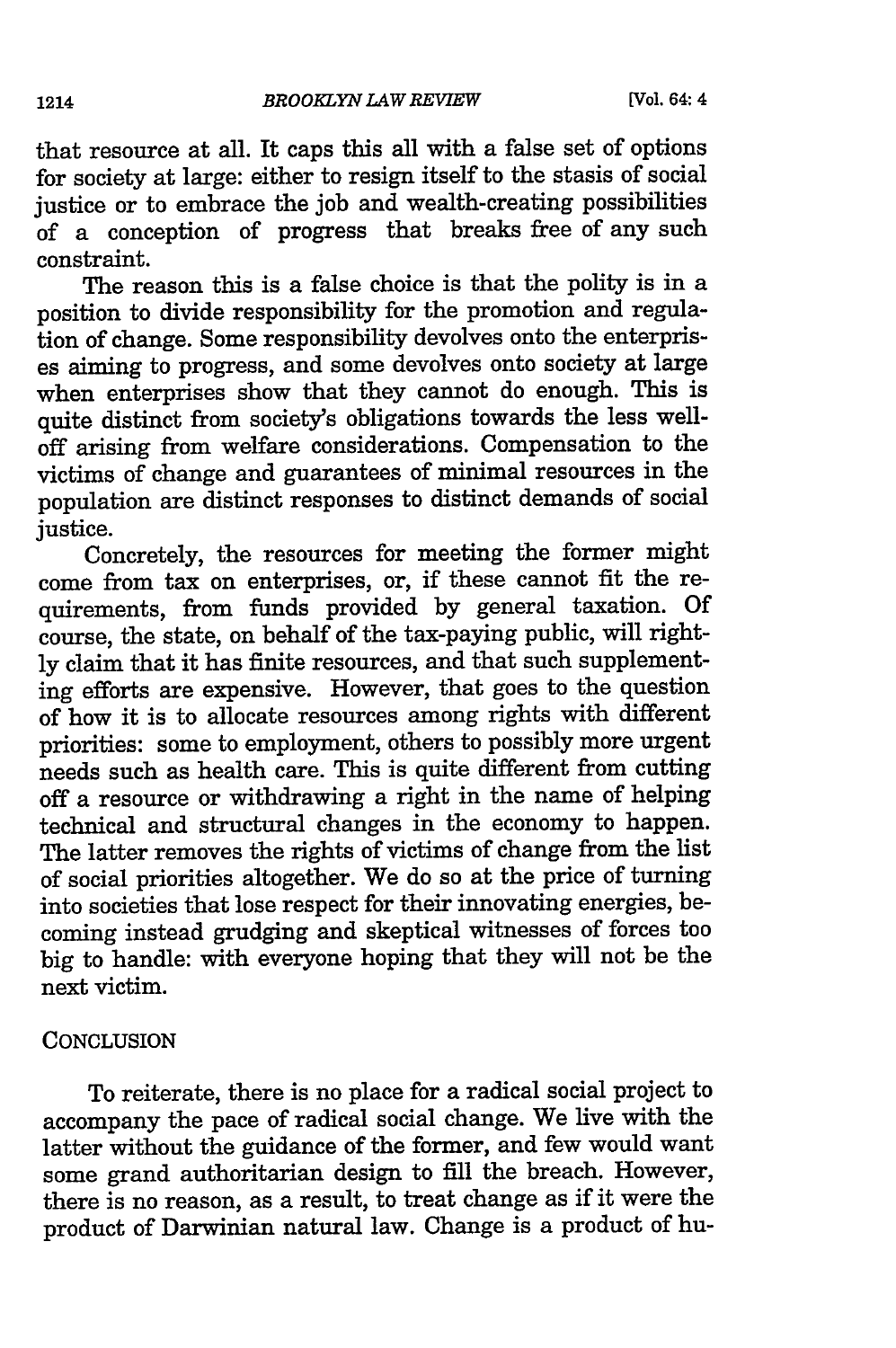man decision and discovery and is amenable to human control. The slowly emerging, new form of polity that we are being forced by circumstances to think about, might provide an opportunity for us to recapture a sense of progress by taking charge of our drive to innovate. Lawyers have no small role to play in the process.